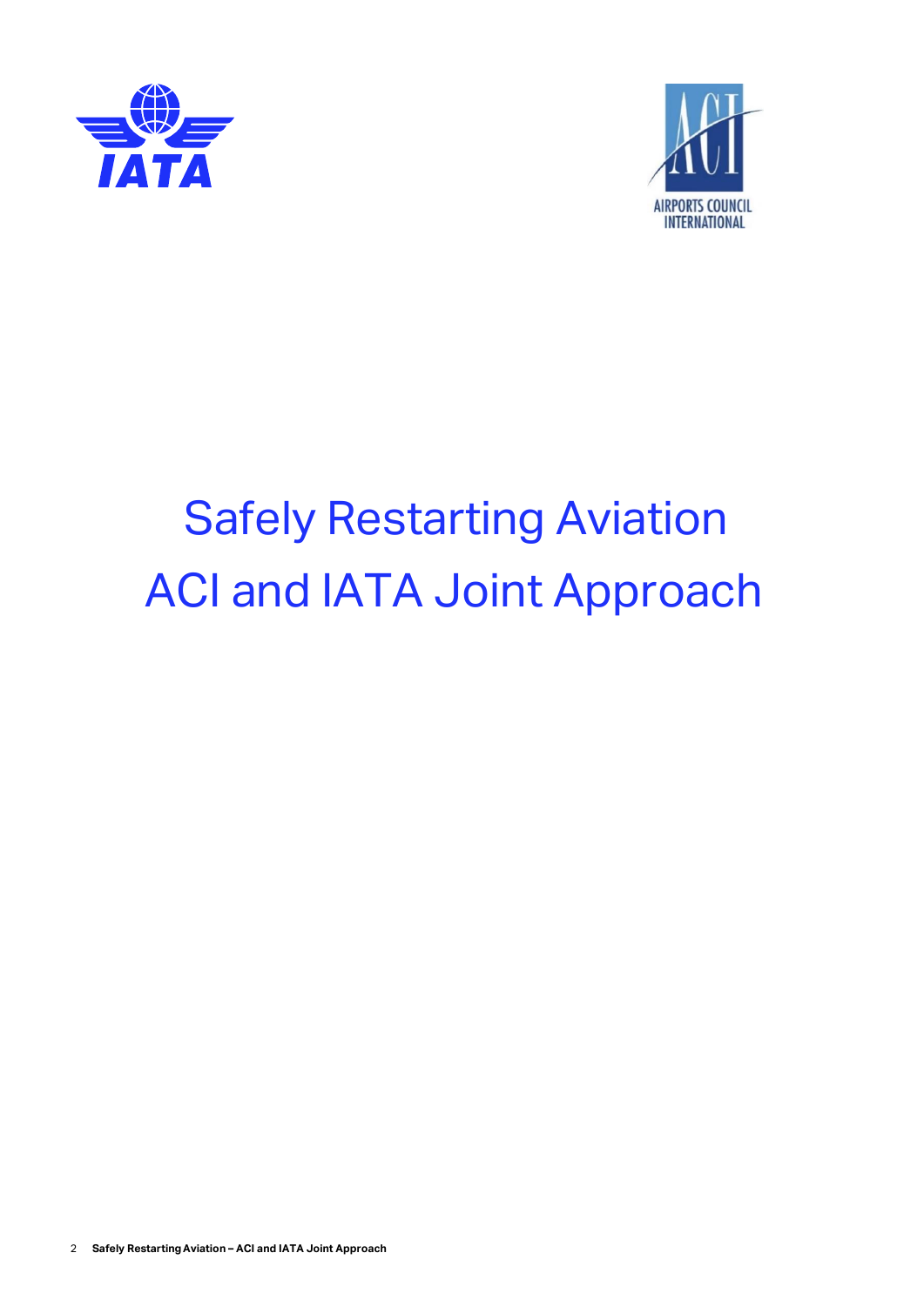# Restarting aviation

Almost every challenge in aviation requires a team effort to solve it. Today we face the biggest challenge in commercial aviation's history: Restarting an industry that largely has ceased to operate across borders, while ensuring that it is not a meaningful vector for the spread of COVID-19.

This living document represents the joint efforts of the airline and airport industry to identify a roadmap to resuming operations, based on their longstanding commitment to safety as our highest priority. It depends for success on a partnership and collaborative approach among the key participants in the travel chain, including public authorities

# The Guiding Principles

This paper is guided by the following principles:

- All measures should be **outcome based**, supported by **scientific evidence** and a robust **fact-based risk assessment**
- All measures should be aimed at **minimizing** the **risk** of **transmission** at airports (both landside & airside) and onboard aircraft through a **layered approach**.
- **Collaboration** is vital to ensure **harmonized** measures:
	- Among governments, to implement internationally consistent, mutually accepted measures that are essential to restoring air connectivity and passenger confidence in air travel;
	- Between governments and industry, particularly to ensure the practicable development and implementation of operational measures.
- Measures should be **limited in time** and **reevaluated/ monitored** under a fixed schedule. When **more effective**, suitable, less disruptive and scientifically supported **measures** become **available**, they should be **implemented** at the earliest opportunity and **defunct measures removed**
- **Should** health **screening** measures be **necessary**, it should be introduced as **upstream** as possible in the passenger process while **minimizing impact on operations**. It is preferable for passengers to arrive at the airport **"ready to fly".** Likewise, and for international travel, it is preferable for **admissibility** to be **determined** at the **point of departure.**
- **Existing roles and responsibilities** of governments, airlines, airports and other

operational stakeholders should be **respected** in implementing the response to COVID-19.

• **Public funding** of the measures should be ensured, including but not limited to infrastructure or operational changes needed for their implementation.

# Moving Forward

**Meeting the challenge of restarting, will mean making significant changes** throughout the end-to-end passenger journey, i.e.

- It will require governments efforts to assume their pre-existing responsibility for managing the risk of communicable diseases at airports and its funding
- Airlines and airports will need to adapt their premises and processes to minimize transmission risks
- Passengers will need to be empowered to take more control of their travel journey, including responsibly assessing their own level of health risk before a journey.

**The recommendations presented here are outcome-based, not prescriptive.** The recommendations draw on the current understanding of how COVID-19 is transmitted, and therefore what are the risks to be mitigated, what are the best solutions to do this effectively while ensuring passenger confidence. Because there is no silver bullet solution at present, we recommend a layered approach for the initial restart, as is already done with safety and security, while avoiding unnecessary redundancies, ineffective remedies and incoherent measures. As improved risk mitigation methods become available, more burdensome and less effective measures should be replaced.

We believe that this paper outlines a risk-based approach that assures that aviation continues to be the safest form of long distance travel the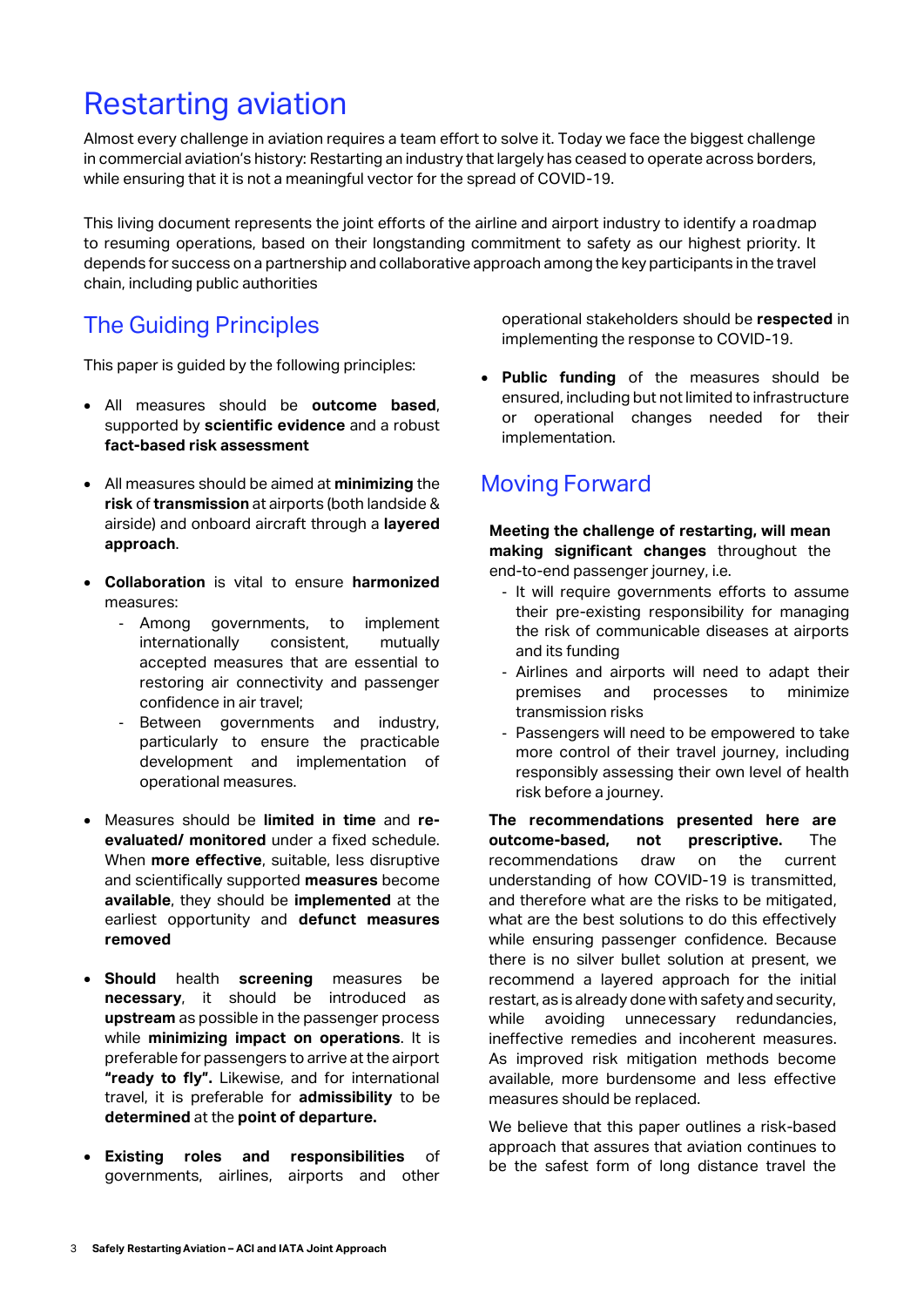world has known, and that it does not become a meaningful vector for the transmission of COVID- 19. Successfully restarting air passenger travel while restoring confidence in the safety of air travel are vital pre-requisites to enabling the global economy to recover from COVID-19. In normal times, aviation delivers \$2.7 trillion in global GDP contribution. More than a third of global trade by value moves by air.

Today, airlines and airports are providing irreplaceable services in the fight against COVID-19, transporting critical medical supplies including PPE—and pharmaceuticals. When the crisis ends, aviation needs to be ready for another role—helping to restore battered economies and lift people's spirits through the power of travel. We hope this document is a useful tool in that effort.

# The end-to-end passenger journey

## Pre-flight

#### **Passenger contact tracing**

We foresee the need to collect more detailed passenger contact information which can be used for tracing purposes.

Where possible, the data should be collected in electronic form, and in advance of the passenger arriving at the airport including through eVisa and electronic travel authorization platforms.

IATA and ACI strongly recommend that states set up government internet portals in order to collect the required passenger data. Using internet-based technology would allow the use of a wide range of devices for the data capture (computers, laptops, tablets, mobile phones, etc.).

## Airport Terminal

According to each airport's specificities and the national legislation in place, airport terminal access may be restricted to workers, travelers and accompanying persons in situations such as for passengers with disabilities, reduced mobility or unaccompanied minors in an initial phase, as long as it does not create crowds and queues which would then enhance risks of transmission

#### **Entry/Exit temperature screening measures**

They have not proved to be 100% effective in delaying or mitigating a pandemic due to the low sensitivity of the systems used to detect mildly symptomatic infections and their inability to detect cases during the incubation period (false negatives).

We acknowledge, however, that these measures can play a useful role in reassuring the travelling public and act as a deterrent for travel in case of suspicion of infection. For this reason, governments should apply a common approach on this matter to ensure consistency.

If required for such purposes, temperature screening should be implemented:

- Under conditions which minimize impact on operations at the airport and the passenger experience – in particular as regards passenger throughput across key terminal processes.
- By professional medical staff.
- Early on in the passenger process.

#### **Social/physical distancing**

It is a useful measure to limit transmission of airborne spread diseases, and it could be part of a multilayered measures approach to limiting droplet & contact (surface) spread diseases like COVID-19.

According to the local rules and regulations, as deemed necessary and in conjunction with the local airport authority, if social/physical distancing measures are considered, these should be:

- Consistent with what is applied for other transport modes – in particular urban public transport used for access to/from airports,
- As deemed necessary across the passenger flow ensuring consistency with what is applied for other transport modes – in particular urban public transport used for access to/from airports.
- Limited to the initial restart phase, as they are incompatible with the restoration and development of air connectivity over-time given their limiting factor on airport capacity and aircraft capacity.

#### **Use of Personal Protective Equipment (PPE)**

We recommend the use of Personal Protective Equipment (PPE)in airport terminals following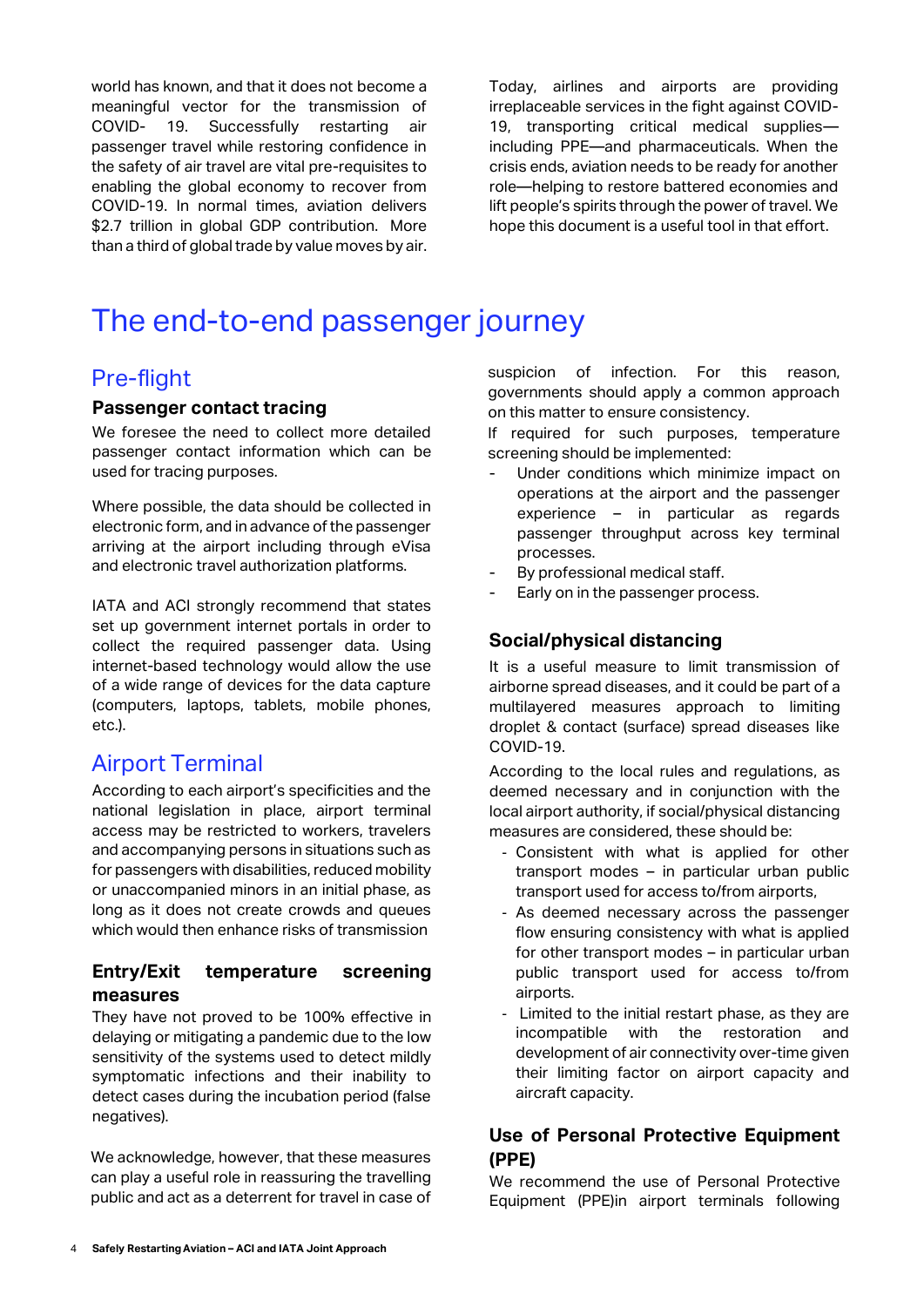Guidance of the local health authorities.

#### **Cleaning and disinfection**

Along with the use of PPE, cleaning and disinfection of terminals, infrastructure and all equipment is the most effective means to prevent transmission of droplet & contact (surface) spread diseases like COVID-19. This should be done on a regular basis and its frequency should be increased.

#### **COVID-19 testing**

The industry supports the use of testing when reliable. Indications from the medical community are that reliable testing with fast results is not yet available. Moreover, antibodies tests are of no use when it comes to travel and effective containment. Testing as currently performed is not a viable solution in an airport environment.

However, if medical testing reliability improves, this is a measure which could be incorporated into the passenger process removing extra measures upstream.

#### **Immunity passports**

There is currently no confirmed evidence that people who have recovered from COVID-19 and have antibodies are protected from a second infection. The WHO informed that, as of 24 April 2020, no study has evaluated whether the presence of antibodies to SARS-CoV-2 confers immunity to subsequent infection by this virus in humans. For this reason and at this point in the pandemic, the use of such certificates may therefore not be effective in containing transmission risks. However, we believe that immunity passports could play an important role in further facilitating the restart of air travel. If a passenger could be documented as having recovered from COVID-19 and thus considered as possibly being immune, they would not require many of the normal protections and could achieve the airport boarding and on-board processes bypassing many of the protective steps such as face cover, temperature, etc.

#### **Check-in**

In order to minimize the time spent at an airport, passengers should complete as much of the check-in process as possible before arriving at the airport. Therefore, IATA and ACI suggest that governments should remove any regulatory obstacles to enabling such things as mobile or

home printed boarding passes and electronic or home printed bag tags and personal data capture online.

Self-service options should be made available and utilized as much as possible to limit contact at all passenger touchpoints. A general move towards greater use of touchless technology and biometrics should also be pursued.

#### **Self-Bag drop**

Where baggage self-service devices are in use, airlines should proactively guide passengers to self-bag drop options to minimize the interactions (physical handover of baggage) between passengers and check-in agents.

#### **Boarding**

An orderly boarding process will be necessary to limit direct physical contact between passengers, especially once load- factors start increasing. Here good cooperation between the airline, airport and government is vital. Airlines will need to revise their current boarding process for that purpose. Airports will need to assist in redesigning gate areas and governments will need to adapt any applicable local rules and regulations. The increased use of automation, such as selfscanning and biometrics should be facilitated.

Especially during the early stages of the restart phase, carry-on baggage should be limited to facilitate a smooth boarding process.

### Inflight

Based on information we have analyzed, the risk of transmission of COVID-19 from one passenger to another passenger on board is very low. Possible reasons are that customers sit facing forward and not toward each other, seat backs provide a barrier, the use of HEPA filters and the direction of the air flow on board (from ceiling to floor), and the limited movement onboard aircraft once seated add to the onboard protection. As an added protection against possible in-flight transmission, IATA recommends the use of face coverings by travelers in situations where physical distancing cannot be maintained, including in flight. In this regard, it should not be assumed that physical distancing on board (e.g. through blocked seats) would be necessary.

[Comprehensive guidelines](https://www.iata.org/contentassets/df216feeb8bb4d52a3e16befe9671033/iata-guidance-cabin-operations-during-post-pandemic.pdf) have been developed